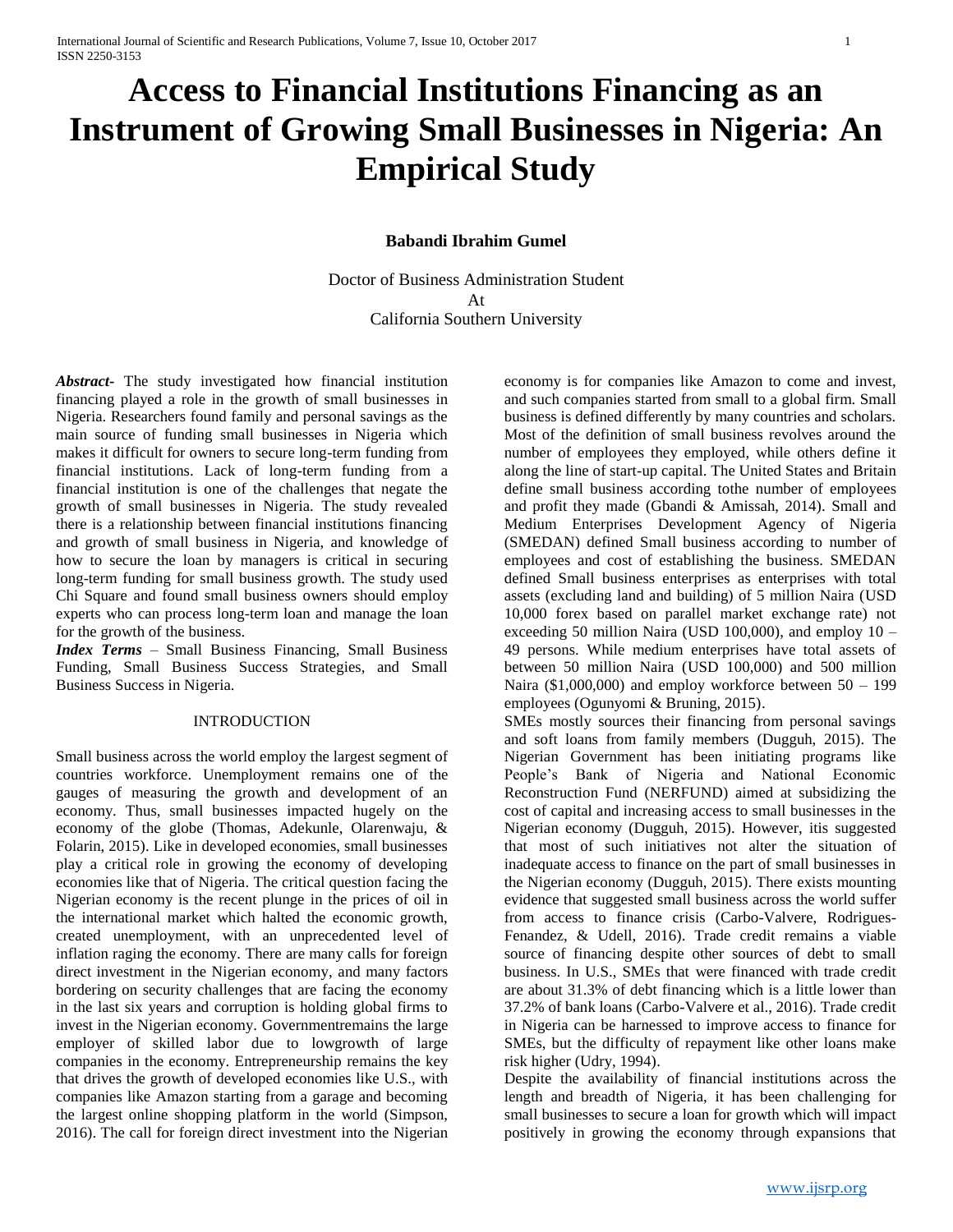will trigger new employment windows. The paper aims at studying the relationship between small business growth and access to financing. The study is critical to trigger the growth of small businesses in the Nigerian economy to provide employment and revenue to the government.

## STATEMENT OF THE PROBLEM.

Small businesses in Nigeria are said to be the catalyst for economic growth through the provision of employment, wealth creation, and innovation (SMEDAN, 2013). The rate of mortality of SMEs in Nigeria is staggering where most of them do not operate beyond their first five years. It was suggested that 80% of SMEs in the Nigerian economy does not operate beyond first five years (Obiwuru, Okwu, Akpa, & Nwankwere, 2012). SMEs in Nigeria provided 82% of the workforce of the economy, meaning 82% of Nigerian workers work for SMEs (SMEDAN, 2013). Six key areas were identified as the major challenges facing the SMEs in Nigeria as follows: low demand of products, poor infrastructure, lower profit, the widespread effect of corruption, lack of skills among managers, and inadequate access to finances (Opara, 2011). In a coordinated report between SMEDAN and National Bureau of Statistics Nigeria, use of obsolete equipment, multiple taxations, lack of access to the market, poor infrastructure, inadequate access to finance, inconsistent policies by government, and business development process are the challenges facing the SMEs in Nigerian economy (SMEDAN, 2013). Sourcing of financing continued to be the biggest problem facing the growth of SMEs in Nigeria (Ozioma-eleodinmuo, 2015). Most of SMEs are financed via informal sectors such as personal savings and family and cooperative loans (Terungwa, 2012). Research suggested that personal savings and credit suppliers are the most visible sources of financing SMEs in West Africa (Boateng & Abdulrahman, 2013). Thus, access to institutional debt financing remains the key challenge that is holding the growth of SMEs in Nigeria.

The growth of SMEs in any economy including Nigeriaremains one of the factors that will accelerate the country's development (Dugguh, 2015). If SMEs thrive, Nigerian economy might grow by an increased rate of employment to citizens. Employment bolsters economic growth, SMEs propel Innovation which in turn resulted in wealth creation and eventually earn foreign exchange to stabilize the Nigerian Forex market (Dugguh, 2015). The study will focus on managers and owners of SMEs to determine the relationship between business growth and access to institutional financing as against past studies that focus on the financial institution's constraints. The managers and owners of SMEs indicated how institutional financing help small businesses to grow, and whether knowledge of securing loans help small businesses to secure long-term funding? Thus, the study was to determine whether institutional financing is related to the growth of small business in Nigeria, and further indicated whether knowledge of institutional loan processing facilitated the accusation of loan-term funding by SMEs. The research will be helpful to owners and managers of SMEs to understand the impact of

institutional financing in the growth of small businesses. It might also help owners of small businesses to understand the importance of knowledge of loan processing by their managers. The study will ensure improved SMEs growth which will spur Nigerian economic growth through the provision of new employment, generation of tax, and wealth creation.

# LITERATURE REVIEW

#### *Characteristics of Small Businesses*

The United States and the United Kingdom defined small business based on the number of employees and returns on investment (Gbandi & Amissah, 2014). The diversity of nations resulted in multiple definitions for small business among nations. Small businesses are often defined based on the workforce, the amount of capital invested, and the management structure (Lucky & Olusegun, 2012). Small business definitions categorized SMEs in three forms, micro, small, and medium enterprises (Lucky & Olusegun, 2012). The small and medium scale enterprises development agency of Nigeria (SMEDAN) was initiated by the government of Nigeria to support the initiative of citizens on setting small businesses and their growth of in the economy (SMEDAN, 2013). According to SMEDAN, the small business consists of businesses that were initiated with 5 million Naira (US\$10,000 as per parallel market exchange rate) and not exceeding 50 million Naira (US\$100,000) employing  $10 - 49$  persons (Ogunyomi & Bruning, 2015). SMEDAN has defined medium scale enterprises in Nigeria as enterprises with employees from 50 to 199, and capital is ranging from 50 to 100 million Naira (US\$100,000 to US\$1,000,000) (Ogunyomi & Bruning, 2015). Nigerians regulatory body of monetary policies, the Central Bank of Nigeria (CBN) defined small businesses with capital ranging from 1.0 million Naira to 10.0 million Naira (US\$2,000 to US\$20,000) and employed fewer than 50 individuals (Juliana, 2013). The National Industrial Development Bank emphasized that small business is enterprises that its total cost does not exceed 750,000 Naira (US\$1,500), while National Economic reconstruction fund defines SMEs as enterprises with an investment of equal or less than 10 million Naira (Juliana, 2013). Other institutions that attempted defining small businesses in Nigeria include Small and Medium Industries Equity Investment Scheme (SMIEIS) and define SMEs as those businesses with the total cost of between 1.5 million Naira and 200 million Naira, and having 10 - 300 individuals as a workforce (Lucky & Olusegun, 2012). The enterprise's promotion decree of 1989 categorized SMEs as businesses that provide the owner with employment in retail and mechanic businesses (Dugguh, 2015). The Nigerian industrial policy considers businesses with a total capital of between 100,000 and 2.0 million Naira as small businesses, and the Center for Management Development in Nigeria consider enterprises with total capital excluding land not exceeding 50,000 Naira and employing up to 50 persons as a small business (Dugguh, 2015).I adopted the definition of small businesses by SMEDAN because it focusses on two fundamental aspects of this study: capital and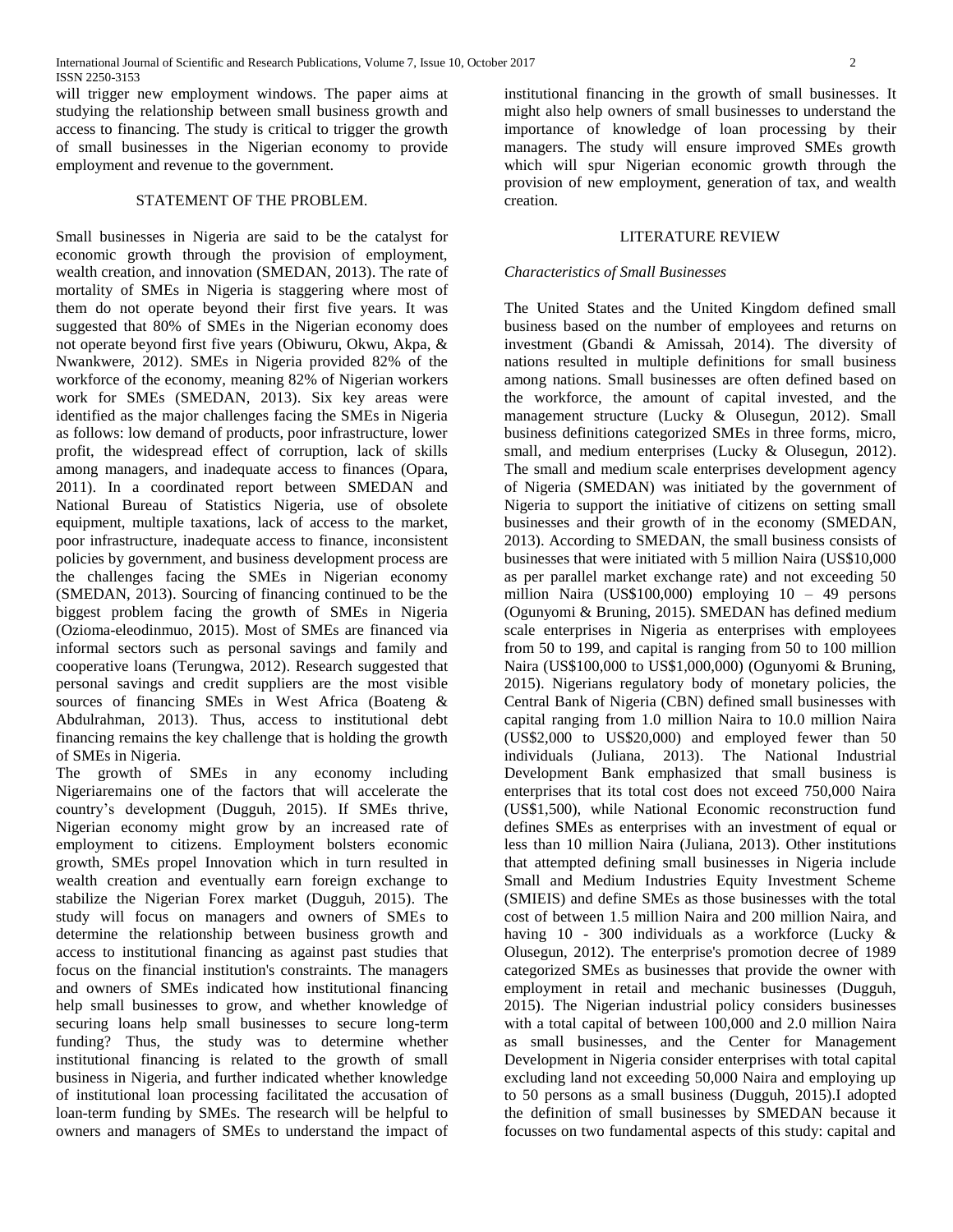employees. SMEDAN (2013) stated small businesses are firms with capital of between 5 million Naira and 50 million Naira employing 1 -49 persons. Thus, owners and managers of companies with capital of between  $5 - 50$  million Naira that employed  $1 - 49$  persons responded to the questionnaire of this study.

Research suggested that governments play a critical role in developing entrepreneurialism in an economy, because it drives economic growth, createsjob, and increase the competitiveness of businesses (Thurik & Wennekers, 2004). The development of SMEs in Nigerian economy can be traced back to the pre-independence era which is characterized by economic turbulence immediately after the Nigerian independence from England in 1960 which witnessed citizens hit by poverty (Remi, Adegoke, & Opoola, 2010). The advent of entrepreneurship in Nigeria was also pre-independence, where citizens traded their excess farm produce by barter exchange system, and then, the agricultural sectors provide the country with 75% of its foreign exchange earnings (Oyelola, Ajiboshin, Raimi, Raheem, & Igwe, 2013). The discovery of oil in Nigeria become a neglect of the Agricultural sectors with country turning to oil as its source of income (Adeyemi & Abiodun, 2014). The country witnessed some development initiatives, but the dominance of government in economic activities, economic and political instability and delayed democratization failed the initiatives that are aimed to spur entrepreneurship in the economy (Adeyemi & Abiodun, 2014). Oyelola et al. (2013), suggested that lack of government interest in developing small businesses result in less development and success of SMEs. One of the critical functions of small businesses in an economy is the role in employing a significant segment of the workforce. Small businesses are the largest contributor of employments to the rural areas, where large firms are difficult to be found, and provide employment in all cadre and sector of labor, and provide employment to homemakers, old age people, students, skilled and unskilled persons (Malchow-Moller, Schjerning, & Sorensen, 2011). Failure of the small business results in loss of jobs and reduce revenue generated by local, state, and federal governments which may lead to failure of the government to develop the critical sectors of an economy (Malchow-Molleret al., 2011). Small businesses help economies to utilize savings that are mobilized domestically; such savings are effectively distributed equitably to help the growth of the economy (Juliana, 2013). Another important function of SMEs is the role played in mobilizing loans from the informal sector where idle money is channeled into useful economic activity (Juliana, 2013). Idle funds from friends, family members, local money lenders, cooperative for savings and credit societies, and personal funds are injected into economic activity that generates wealth through gainful employment (Juliana, 2013). For this study, a successful business is the one that makes a profit and employs people with wages that will add value to their survival.

# *Major challenges of Small Businesses*

The critical challenge for small businesses regarding ownership structure particularly sole proprietors includes the lack of separation between the business funds and the funds that belong to the owner/s which is a factor that affects securing a loan from financial institutions (Ogbo & Nwachukwu, 2012). In most cases, partnership in small businesses do not work and often end up being managed by one of the partners (Ogbo & Nwachukwu, 2012). In a situation where owners of small businesses consider personal transactions within the funds of the firm, they eventually end up managing the business in their personal favors rather than the development of the businesses (Ogbo & Nwachukwu, 2012). In a situation where owners interfered with the funds of business, it makes it difficult to secure external funding which make growth and development also difficult and leads to eventual failure of the businesses (Ogbo & Nwachukwu, 2012). It is important to note that failure of small businesses to secure external funding results in their failure to survive beyond five years in business.

Strategic planning in business is an indicator of a right way to success. A study suggested that formalized planning and extensive documentation does not benefit small businesses (Robinson Jrn & Pearce II, 1983). A study of 500 small firms in U. S. indicated that 50% of the firmsthat responded are successful without a written plan, and only 17.5% were successful with a completed business plan (Parks, Olson, & Bokor, 2015). Overdependence on imported raw materials or products has been the characteristics of small businesses in Nigeria (Du & Banwo, 2015). Over-reliance on imported raw materials and spare parts by small businesses play a crucial role in their low mortality rate (Du & Banwo, 2015). Otherspecial features of small businesses are their incapacity to take a risk in new ventures which are related to their shortcomings of lack of capital and expertise and are mostly initiated as family businesses and manage by the family members with no expert employee (Gunasekaran, Rai, & Griffin, 2011).

One fundamental characteristic of small businesses is their role as the engine that stimulates innovation in an economy, creates jobs, and propels economic growth (Gale & Brown, 2013). The impact of small business in encouraging innovation in both developed and developing countries is glaringly evident, and innovation spur job creation through new jobs and the result of innovation ends up in a business growth and the country's economic growth (Gale & Brown, 2013). Therefore, policy makers should face the challenge of inducing programs that will propel small businesses to introduce innovation in their business to enable harnessing of its role in creating new jobs, the growth of the business, and eventually the economic growth of the country. In Nigeria, the SMEDAN has the responsibility of stimulating innovation in small businesses (SMEDAN, 2013). Innovation will further create value by injecting new ideas into the system and finding new possibilities for the business. The survival of small businesses depends on its capacity to make innovation especially in the 21st-century business environment where competition continues to dictate survival (Bello & Ivanov, 2014). According to Peltier, Stoica, and Naidu (2012), small businesses mustrespond to innovation to enable them to compete in the 21st-century business environment. It was suggested that small businesses respond to competition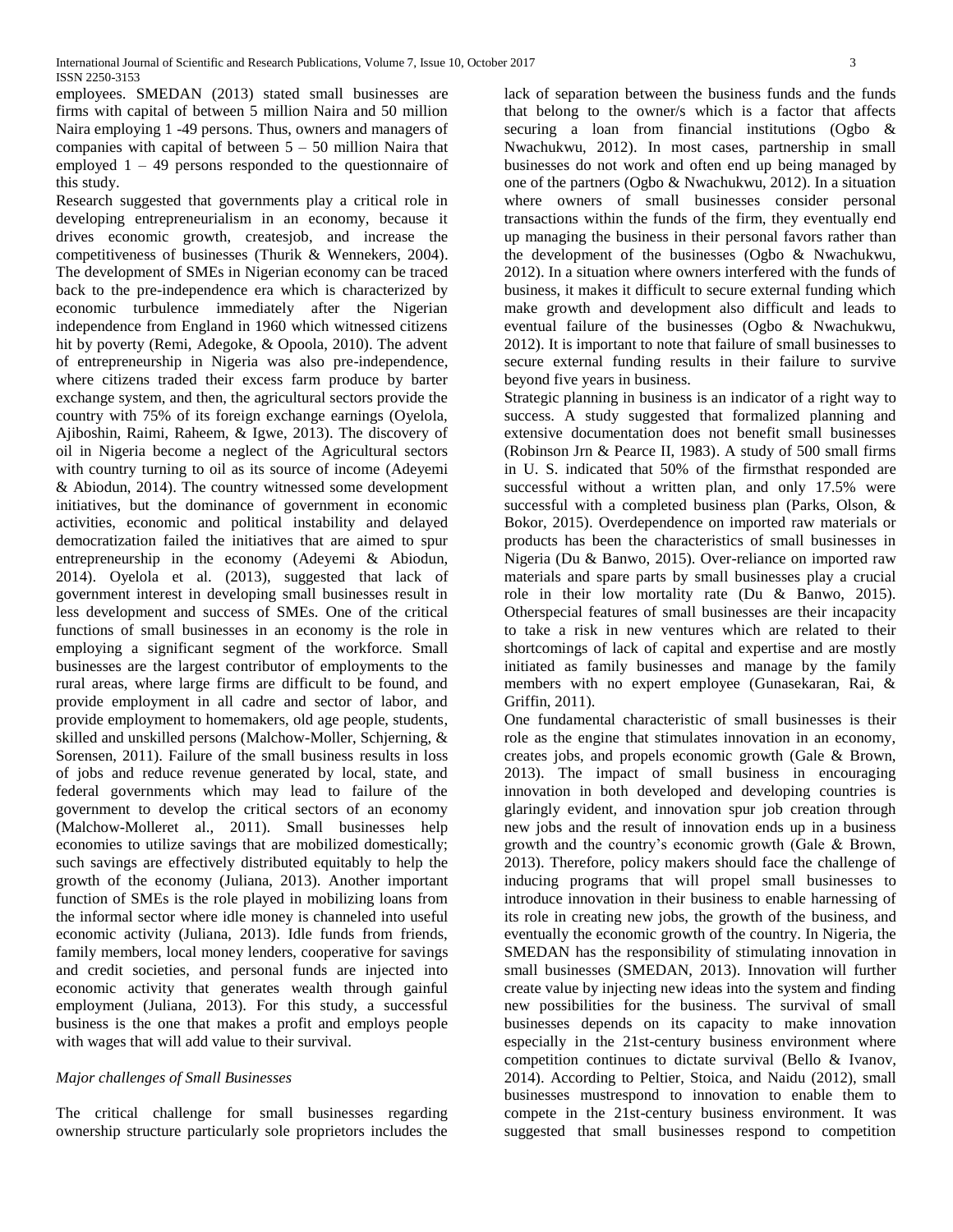through innovation (Palmer & Griswold, 2011). Research indicated that, innovation in both families and non-family small business is a factor in business success, and that knowledge of innovation remains a key resource to sustainable competitive advantage in small firms (Price, Stoica, & Boncella, 2013). Three factors accelerate innovation in business, and they include the technology level of the enterprise, the effort of the enterprise in research and development, and systems of incentives (Manjon, Mompo, & Redoli, 2016). It was suggested by Fadahunsi (2012) businesses that have greater capability and resources in technological advances grow more than those firms that do not have. Gunasekaran et al. (2011) found small businesses can easily adapt to changes more than big firms because of their size is an advantage for flexibility. Therefore small businesses can improve their marketing, management, and organizational strategies to adopt new trends that will retain their competitive edge. Small businesses have to strategize their plan with a focus on innovation to compete in the business environment. Otherwise, failure is eminent due to the growing competition in the 21st-century business environment.

The major difference between small business owners and entrepreneurs is their goal, while small business owners strive to make an income that will sustain a family with little desire to grow large, an entrepreneur always works toward growth and profitability with the desire to grow large through innovation (Ionita, 2012). Small business owners usually strategize to provide an existing product or service to an existing market where competition is imminent, while entrepreneurs work toward providing new goods and service with new ideas into a market or create a new un-served market (Hurst & Pugsley, 2011). Most small business start-ups have no monetary benefits motive; small businesses are usually for the owner to be the boss, have a flexible schedule, or have a controlled working hour (Hurst & Pugsley, 2011). Considerations are made regarding training of new skills necessary for managers of small businesses to make a decision that will assist in making success (Hurst & Pugsley, 2011).

The critical success factors of small business include those factors that relate to entrepreneurship (owner), factors relating to the business, and factors relating to the environment in which a business operates (Lampadarios, 2016). Among the critical success factors relating to the environment, access to finance is key to the development of small businesses (Lampadarios, 2016). Dugguh (2015), suggested that competition, cost, ability to manage change, relationship with customers, growth, innovation, and challenges with accessing financing are the critical issues that are posing a threat to the survival of small businesses in Nigeria. According to SMEDAN (2013), the major challenges facing small businesses include the followings: poor infrastructure, access to finance, inconsistencies in government policies, poor business development services, access to the market, multiple taxations, and obsolete technology. Gumel (2013) categorized the critical challenges of small businesses into entrepreneurial, enterprise, and external business environmental factors challenges, but stressed the external business factors challenges are more

severe in the Nigerian context. The external business factors challenges are mostly due to the inability of Nigerian Government to provide the enabling environment for small businesses to operate freely without crime and with access to infrastructure and finance (Gumel, 2017). A part from inadequate external institutional financing to small businesses, Gumel found less access to financing to small businesses as one of the major factors negating the success of small businesses in Nigeria. Therefore, small business financing remains a major pillar of the development of the small business sector of the Nigerian economy.

# *Small Business Finance*

The capital to invest in small businesses is key to their growth, sustenance, and survival. In developing countries like Nigeria, small businesses suffer from the challenges of sourcing financing which ultimately affects their growth and development. Research conducted in Lagos Nigeria on 100 micro, small, and medium enterprises suggested that lack of funding is the barrier between SMEs and capital markets (Akinola & Iordoo, 2013). Research indicated that lack of financing deters small businesses to grow and become public limited companies. Ozioma-Eleodinmuo (2013), added that, indicated that sourcing of financing by SMEs in Nigeria negates their growth. Since Nigerian independence in 1960, the Nigerian government has been putting in place initiatives aimed at supporting the development of SMEs in the economy most of them focusing on supporting financing. One of the visible initiative by theNigerian government and its partners was the National Economic Reconstruction Fund's (NERFUND) efforts of supporting SMEs development participating commercial banks with loans for onward distribution to SMEs at lower interest rates. (Dugguh, 2015). The NERFUND's initiative to SMEs was supported by theNigerian government, the CBN, and African Development Bank (ADB) (Dugguh, 2015).

Another key concern about SMEs financing is undercapitalization. Undercapitalization of small businesses in Nigeria is attributed to tendencies of owners to depend on personal and family savings to kick start the businesses (Opara, 2011). Therefore, owners and managers of SMEs must look beyond their personal and family savings to realize their dreams of a new start-up small business to get the adequate capital that will make the business success. Inadequate records and reliable collateral by SMEs is one of the main reasons why financial institutions are adamant to provide financing to them (Opara, 2011). The debt financing options available to SMEs in Nigeria include Loans from commercial banks, loans from Microfinance banks, and loans from cooperative societies (Gbandi & Amissah, 2014). A quantitative study conducted in two North-Central States of Nassarawa and Benue, Nigeria suggested that SMEs are mostly financed by informal sources rather than formal financial institutions (Terungwa, 2012). Research that covers West Africa suggested that personal savings and credit supplies are the most visible sources of financing for SMEs (Boateng & Abdulrahman, 2013). Evidence from researchers suggested that lack of funding SMEs by financial institutions is key to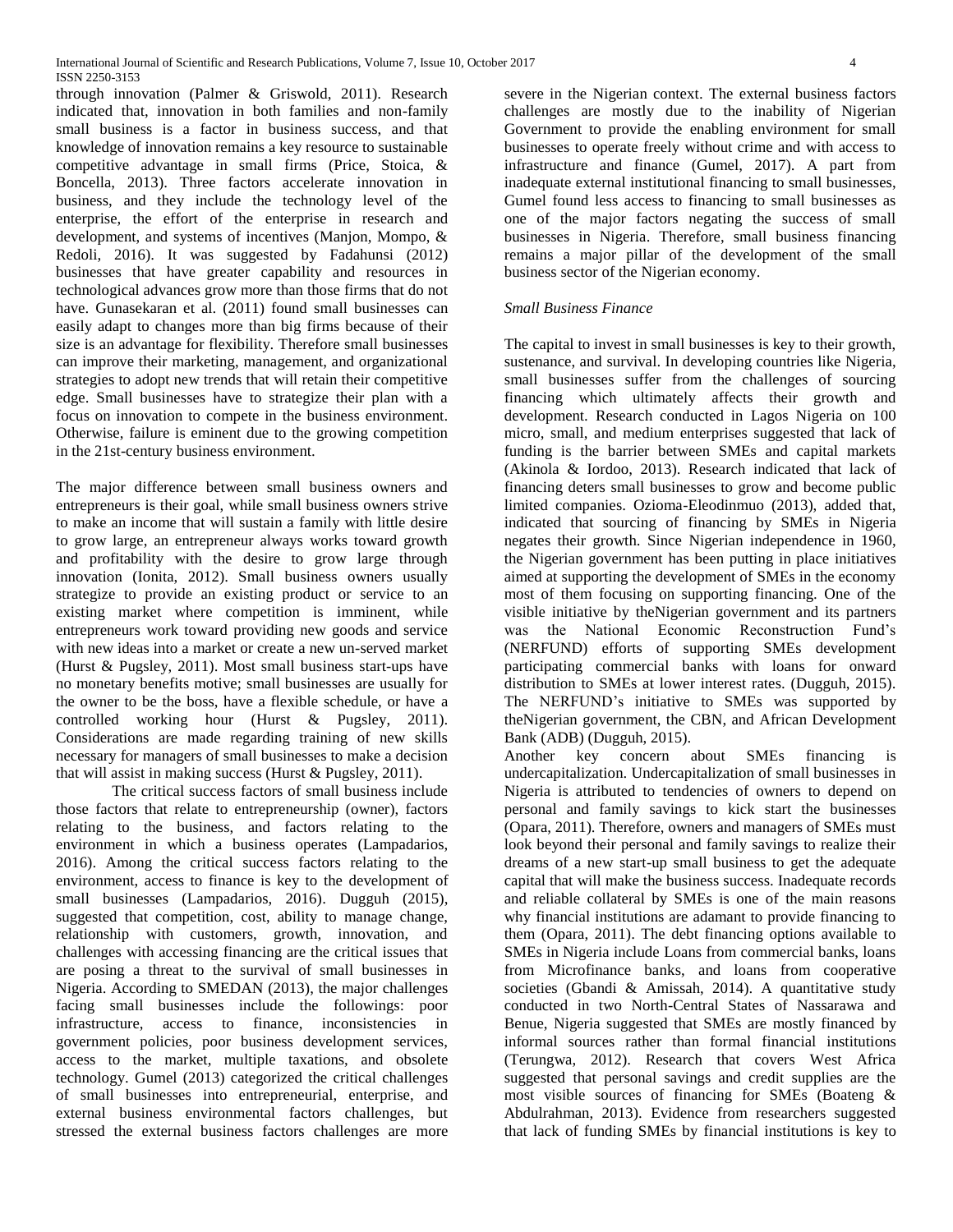the rate of failure of their businesses in emerging economies like Nigeria (Obokoh & Asaolu, 2012). Research by Franca (2013), involving 450 participants to determine how microcredit institutions influence the growth of SMEs in Nigeria suggested that there is a significant relationship between SMEs growth and microcredit institutions (Franca, 2013). It is also evident that SMEs avoid loan from microfinance institutions due to highinterest rates which make it difficult for the SMEs to make a profit (Kanayo, Jumare, & Nancy, 2013). The financial institutions in Nigeria consider adequate and reliable collateral, an up-to-date financial record, healthy business, expert managers, and an excellent relationship with the business before they offer loans to SMEs (Zaraini & Zaima, 2013). In Nigeria, financial institutions are not ready to take the risk associated with giving loans to SMEs (Oliyide, 2012). The challenge facing Nigerian SME's related to accessing financing from financial institutions is a key factor that affected their performances which are the reason why they do not adequately contribute to the economic growth and development of the country (Oliyide, 2012). The benefit of debt financing in business includes: business take advantage of debt financing to get tax benefits, businesses avoid financial distress, and businesses use debt ratios to run away from optimal target ratio (Modigliani & Miller, 1958). The importance of debt financing is as it relates to its benefits towards the growth of small business. The purpose of this study was to investigate the relationship between financial institutions funding and growth of small businesses in Nigeria. The study further found whether owners and managers knowledge of processing long-term loan helped small business to secure financial institutions loan.

## EMPIRICAL STUDIES

The review suggested thatlow financing and lack of access to finance by SMEs particularly from financial institutions are major causes of failure of SMEs in Nigeria. It is also evidentsome of the challenges relating to accessing finance from financial institutions by SMEs is related to knowledge and skills of small business managers. The failure of owners and managers of small businesses to fulfill conditions set by financial institutions and lack of preparedness of both owners of SMEs and financial institutions to take risk relating to debt financing played a role in the inability of small businesses to access financial institutions loans. It was also highlightedthat high rate of interest rates scares away owners of SMEs to seek to finance from formal institutions. The study aims to focus on the relationship between access to financial institutions financing and growth of SMEs in Nigeria. The factors relating to access to finance include theavailability of the institutions and readiness of owners of SMEs to access finance from them and the growth of the firm. Factors in the review that are highlighted include the need to study further reasons why SMEs failed when trying to access finance from formal financial institutions.

#### CONCEPTUAL FRAMEWORK

The study was based on two frameworks of financing challenges of small businesses in Nigeria. The study aimed to focus on success factors of securing financing by small businesses. The small businesses access financial institutions financing for growth. Secondly, owners and managers should have the knowledge of securing financial institutions loans to be able to process institutional financing. The study will test the relationship between the basic frameworks identified. The two hypotheses were developed and analyzed from the framework and determine if access to financial institution financing is a tool for the growth of small businesses in Nigeria.

## HYPOTHESIS

To study the relationship between financial institutions financing and small business growth in Nigeria, the following hypothesis was tested:

H1: There is a significant relationship between financial institutions financing and growth of small businesses.

H2: There is asignificantrelationship between knowledge of how to secure financial intuitions loans and growth of small businesses.

The method of testing the hypothesis is the contingency table analysis using the Chi-Square. The method determined the relationship between expected frequencies with the observed data.

#### METHODOLOGY

The method adopted was the use of survey method using the structured questionnaire as a survey instrument. The scope of the studywas selected as Dutse City being the hub of business activities of Jigawa State, Nigeria. Fifty small businesses have been chosen in the areas of retail and wholesale, services, and light manufacturing. A probabilistic random sampling technique was used and selected the respondents from the managers and owners of the selected small businesses. Chisquare was used, tested and analyzed the data collected through a MegaStat statistical software package.

# DATA ANALYSIS

Data was collected through structured questionnaires. 50 of the 50 copies of the questionnaires distributed was returned representing 100%response rate. Statistical percentage was used to analyze section A, while Chi-square  $(X^2)$  was deployed as tool for analysis of section B using the MegaStat Statistical software package for social sciences.

## *Hypothesis Testing:*

The questionnaire was structuredin the form of short answers meant to rate the acceptability of simple statements about the hypothesis. The degree of acceptance of statements of the respondents was used to test the hypothesis. The expected outcome of response was determined on the same basison the number of required response from each question. The observed response was used to test the hypothesis with expected response using Chi-square as a statistical tool. The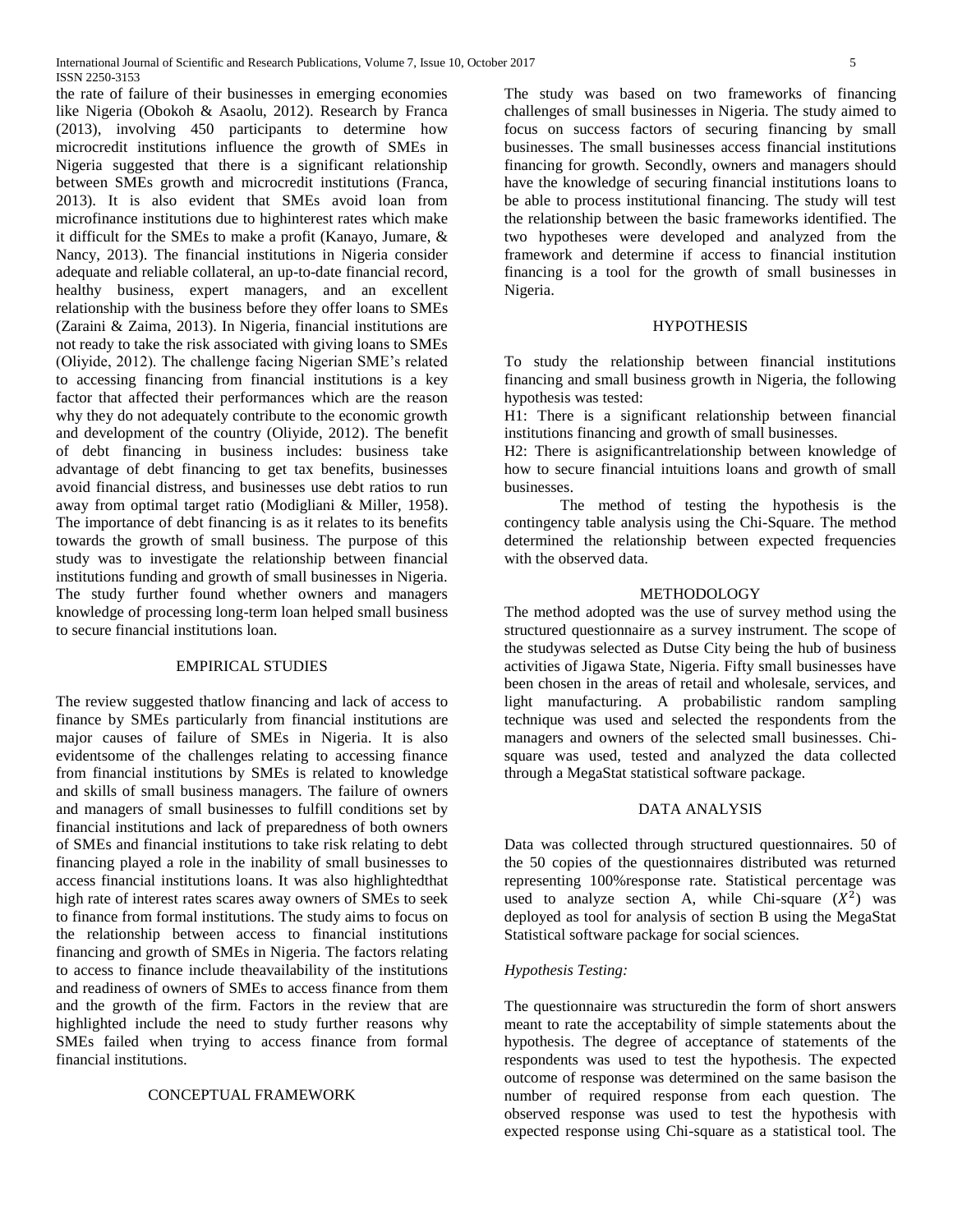essence of the hypothesis test is to determine the significance or relevance of unknown statistical parameter set using a statement. The following steps were taken to test the hypothesis:

- List statistics was determined,
- The significance level was specified, and
- Data was used to make required analysis and decisions.

#### *Hypothesis Number One:*

H0: There is no significant relationship between Financial Institutions financing and growth of Small Businesses. H1: There is a significant relationship between Financial Institutions financing and the growth of Small Businesses.

#### *Chi-Square Test:*

*Table 1: Financial Institutions Financing is Significant to the Growth of Small Businesses*

|                                                         | Expected | Observed                         | Residual |  |
|---------------------------------------------------------|----------|----------------------------------|----------|--|
| Disagree                                                | 25.0     | 10.0                             | $-15.0$  |  |
| Strongly                                                | 25.0     | 40.0                             | 15.0     |  |
| Agree                                                   | 50       |                                  |          |  |
| Total                                                   |          |                                  |          |  |
|                                                         |          | Financial Institutions Financing |          |  |
|                                                         |          | is Significant to the Growth of  |          |  |
|                                                         |          | <b>Small Businesses</b>          |          |  |
| $18.000^a$<br>Chi-Square                                |          |                                  |          |  |
| Df                                                      |          |                                  |          |  |
| Asymp. Sig.                                             |          | .000                             |          |  |
| 0 cells (.0%) have expected frequencies less than<br>a. |          |                                  |          |  |
| 5. And 25.0 is the minimum cell frequency expected.     |          |                                  |          |  |

|                                                                 | Funding Negates the Growth |  |  |
|-----------------------------------------------------------------|----------------------------|--|--|
|                                                                 | of Small Business          |  |  |
| Chi-Square                                                      | 39.120 <sup>a</sup>        |  |  |
| Df                                                              | 3                          |  |  |
| Asymp. Sig.                                                     | .000                       |  |  |
| $0$ cells $(.0\%)$ have expected frequencies less than 5.<br>a. |                            |  |  |
| And 12.5 is the minimum cell frequency expected.                |                            |  |  |

# *Decision Rule:*

Based on the level of significance which is less than .05 as shown in the tables above, it indicates that there is nonconformity between the expected frequencies and the observed frequencies. Therefore, the null hypothesis stating there is no significant relationship between financial institutions financing and the growth of Small Businesses is rejected, while the alternate hypothesis stating that there is a significant relationship between financial institutions financing and the growth of Small Businesses is accepted.

#### *Hypothesis Number Two:*

H0: There is no relevance between knowledge of securing Financial Institutions loans and achievement of goals of small businesses.

H1: There is relevance between knowledge of securing financial institutions loans and achievement of goals of small businesses.

|  |                            | Table 3: Knowledge of how to Secure Financial Institutions |  |  |  |
|--|----------------------------|------------------------------------------------------------|--|--|--|
|  |                            | loans help small businesses to achieve their Goals and     |  |  |  |
|  | <i>Funding Objectives.</i> |                                                            |  |  |  |

|                                                                 | Expected | Observed                          | Residual |  |
|-----------------------------------------------------------------|----------|-----------------------------------|----------|--|
| Strongly                                                        | 25.0     | 25.0                              | .0       |  |
| Agree                                                           |          |                                   |          |  |
| Disagree                                                        | 25.0     | 25.0                              | $\Omega$ |  |
| Total                                                           | 50       |                                   |          |  |
|                                                                 |          | Knowledge of how to Secure        |          |  |
|                                                                 |          | Financial Institutions loans help |          |  |
|                                                                 |          | small businesses to achieve their |          |  |
|                                                                 |          | Goals and Funding Objectives.     |          |  |
| Chi-Square                                                      |          | .000 <sup>a</sup>                 |          |  |
| Df                                                              |          |                                   |          |  |
| Asymp. Sig.                                                     |          | 1.000                             |          |  |
| $0$ cells $(.0\%)$ have expected frequencies less than 5.<br>a. |          |                                   |          |  |
| And 25.0 is the minimum cell frequency expected.                |          |                                   |          |  |

*Table 4: Employing Experts with Knowledge of how to Secure Financial Institutions Loans Will Guarantee the Expansion Financing of Small Businesses.* 

*Table 2: Lack of Access to Financial Institutions Funding Negate the Growth of Small Businesses*

| Strongly<br>Disagree       | Expected<br>No.<br>12.5 | Observed<br>No.<br>2           | Residual<br>$-10.5$ |
|----------------------------|-------------------------|--------------------------------|---------------------|
| Undecided<br>Disagree      | 12.5<br>12.5            | 22                             | $-11.5$<br>9.5      |
| Strongly<br>Agree<br>Total | 12.5<br>50              | 25.0<br>50                     | 12.5                |
|                            |                         | Lack of Financial Institutions |                     |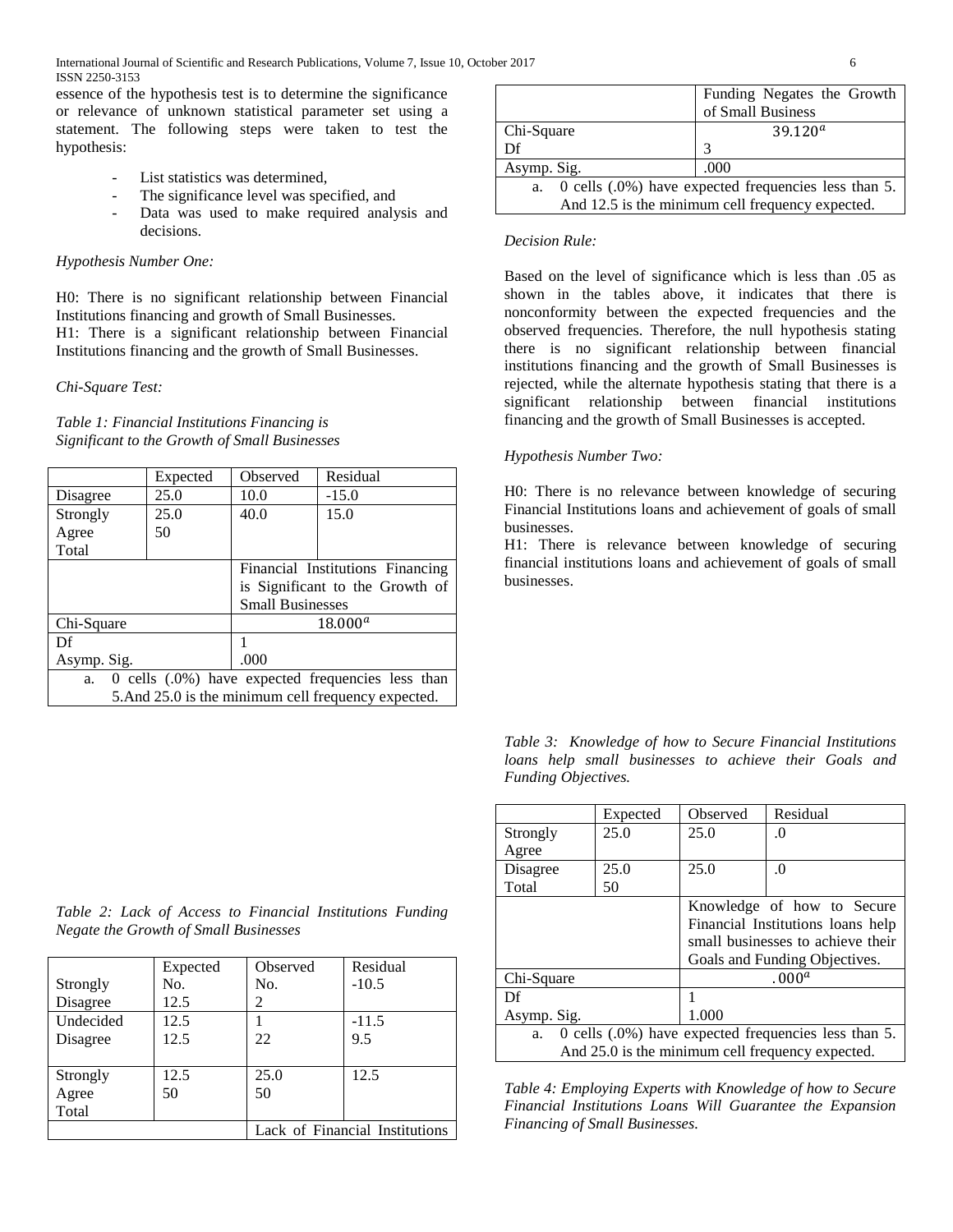|                                                                | Expected | Observed                     | Residual                     |  |
|----------------------------------------------------------------|----------|------------------------------|------------------------------|--|
| Disagree                                                       | No.      | No.                          | $-11.5$                      |  |
|                                                                | 12.5     | 1                            |                              |  |
| Undecided                                                      | 12.5     | 6                            | $-6.5$                       |  |
| Agree                                                          | 12.5     | 30                           | 17.5                         |  |
|                                                                |          |                              |                              |  |
| Strongly                                                       | 12.5     | 13                           | .5                           |  |
| Agree                                                          | 50       | 50                           |                              |  |
| Total                                                          |          |                              |                              |  |
|                                                                |          |                              | Employing Experts with       |  |
|                                                                |          | Knowledge of how to Secure   |                              |  |
|                                                                |          |                              | Financial Institutions Loans |  |
|                                                                |          | Will Guarantee the Expansion |                              |  |
|                                                                |          | Financing                    | Small<br>of                  |  |
|                                                                |          | Businesses.                  |                              |  |
|                                                                |          |                              |                              |  |
| Chi-Square                                                     |          | $38.480^{a}$                 |                              |  |
| Df                                                             |          | 3                            |                              |  |
| Asymp. Sig.                                                    |          | .000                         |                              |  |
| $0$ cells $(.0\%)$ expected frequencies less than 5. And<br>a. |          |                              |                              |  |
| 12.5 is the minimum cell frequency expected.                   |          |                              |                              |  |

#### *Decision Rule:*

The asymptotic significance which is less than 0.05 level significance resulted in observed frequencies not in conformity with the expected frequencies. Therefore, the null hypothesis which stated that there is no relevance between knowledge of securing financial institutions loans and achievement of goals of small businesses is rejected while the alternate hypothesis that there is relevance between knowledge of securing financial institutions loans and achievement of goals of small businesses is accepted.

#### FINDINGS

The paper found financial institution financing is a tool for the growth of the small business sector of the Nigerian economy, and the owners and managers knowledge of how to secure financial institutions loans is relevance to securing the loan by small businesses. It was also discovered that, owners of the small business that employed managers who are expert in the process of securing financial institutions loan achieve their financing goals more than those that do not have experts managing their loan management processes.

#### DISCUSSIONS

As highlighted by some researchers, small businesses in Nigeria are mostly financed through personal savings and loans from informal sources such as families, friends, and cooperative associations. It was discovered that the mortality rate of small businesses in Nigeria is high to the extent that 80% are out of businesses within the first five years (Adebisi & Gbegi, 2013). The findings of this study aligned with lack of financing from formal financial institutions resulted in the failure of most small businesses in Nigeria (Obokoh & Asaolu, 2012). The analysis of data shows a positive

relationship between access to financial institutions loans by small businesses and their growth. The study also confirmed with the research of Akinola and Iordoo (2013) which found lack of funding is the barrier of small businesses to capital markets in Nigeria. Similarly, lack of small business funding in Nigeria negates their opportunity to grow and become public liability firms. If small businesses can access financing from formal financial institutions in Nigeria, the tendency that they will grow and be quoted as public companies are high if such financing is strategically applied to innovative businesses.

Gbandi and Amissah (2014) also found the failure of small businesses in Nigeria is largely attributed to their inability to secure long-term debt that will grow the business, which aligned with the findings of this study. Another study found that, among the external factors that hinder small business (Bah & Fang, 2015). It was also discovered undercapitalization of Nigerian small businesses is attributed to the owners' tendencies to the use of family and personal savings than sourcing institutional funding, which conform with the findings of the study (Opara, 2011).

Small business owners and managers are discouraged to apply for a loan from a financial institution because of administrative frustrations involved in the loan application procedures (Cole & Sokolyk, 2016). According to Cole and Sokolyk (2016), one-third of the discouraged firms would have secured the loan if they applied because of the potentiality of the business. The findings of Cole and Sokolyk conformed with the conclusions of the study that owners of small businesses that employed experts with knowledge of how to secure financial institutions loan help small businesses to secure long-term institutional funding that grows their business. Similarly, it aligned with the finding growth of SMEs in Nigeria is positively related to their ability to secure microcredit institutional funding (Franca, 2013). A study by Oliyide (2012) discovered financial institutions in Nigeria does not associate with risk involving SMEs loans, while Opara (2011) stated that SMEs inadequate collateral and bad records are the reasons why financial institutions avoided SMEs loan applications. High interest rate is one of the factors that prevent SMEs from applying for financial institutions loans (Franca, 2013). Notwithstanding risk, unreliable collateral, and poor records that discourage financial institutions to grant loans to SMEs, Terungwa (2012) found SMEs with proper risk management strategies secure loans from financial institutions. Therefore, the findings of this paper that employing experts with knowledge of how to secure financial institutions loans will help small businesses to secure institutional loans aligned with the findings of Terungwa that proper risk management strategies secure loans financial institutions loans for SMEs. Data collected is mostly from educated managers and owners of small businesses. Therefore, small business managers provided information on employees that help them secure financial institutions loan. Thus, SMEs should employ managers that are educated, experienced, and have skills on how to securean institutional financial loan to secure funding that will sustain their operations beyond five years.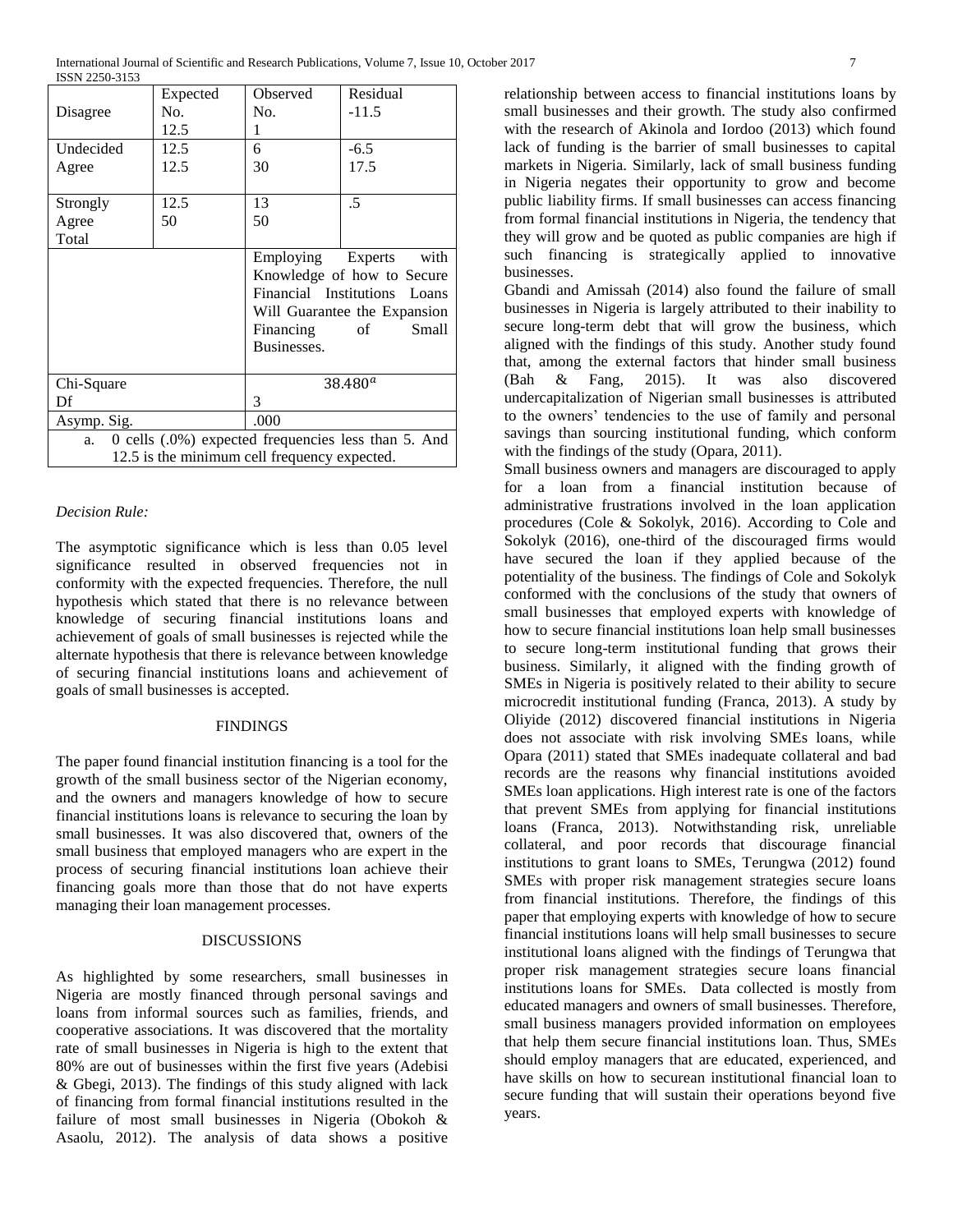The findings of this paper will enable small business owners and managers to understand the importance of financial institutions funding in growing the business to achieve its goals and objective. The paper also indicated the importance of employing experts with knowledge of how to secure loans in small business to enable them to secure long-term funding and grow the business to become public liability companies. Researchers will find this paper useful in determining areas to expand their research on the problems small businesses are facing regarding access to financial institution financing.

# RECOMMENDATIONS

The following are recommendations for deduced from the findings of the study:

- 1. Small business owners should not limit their financing to family and personal savings. They should source additional funding to grow their business from financial institutions.
- 2. Small business owners should employ persons that will keep proper records to enable lenders to assess their potentiality when they apply for institutional financing.
- 3. Small business owners should employ experts with knowledge of securing long-term loans, and loan management to help secure loans and manage the loan successfully.
- 4. Small business development agencies should train managers on loan application procedures and enlighten them the benefits of institutional loans to their businesses.
- 5. The government should find away to bring down the high interest rate of small business loans to facilitate their growth to enable employing more citizens of Nigeria by the sector.

The followings are recommendations for future research.

- 1. A study of why small businesses are avoiding financial institutions loans should be carried out by SMEDAN to enable them to understand different reasons as it applies to different demographics of the Nigerian economy.
- 2. The study should be carried by the financial institutions' regulatory authority particularly on the Loan packages that can easily be assessed by small businesses and those that can be repaid easily to boost the growth of the sector.
- 3. A study should be made by SMEDAN researchers on how best to assist small businesses toaccess institutional financing.

#### **CONCLUSION**

Small businesses in Nigeria are faced with numerous challenges ranging from entrepreneurial, enterprise, and external factors challenges. Among the many challenges identified by researchers, most of them are external factor challenges. The growth of small businesses will provide the Nigerian economy with the necessary impetus that will reduce the level of unemployment in the country. The growth can be achieved if small businesses can access long-term financing to innovate and be relevant in the  $21<sup>st</sup>$ -century competitive business environment. The study found financial institutions financing is one of the long-term sources of financing that grows small businesses in Nigeria and Experts employed by owners played a role in securing the loan for small businesses

#### **REFERENCES**

- 1. Adebisi, J. F., & Gbegi, D. O. (2013). Effects of multiple taxations on the performance of small and medium scale business enterprises (A study of west Africa Ceramics Ajeokuta, Kogi State). *Mediterranean Journal of Social Sciences,* 4(6), 324-334. doi:10.5901/mjss. 2013.v4n6p323
- 2. Adeyemi, K. S., & Abiodun, A. J. (2014). Development of non-oil sector in Nigeria: Challenges and lessons for less developed countries. *Covenant Journal of Business and Social Sciences,* 5(1), 23-44. Retrieved from http://dspace.covenantuniversity.edu.ng
- 3. Akinola, A. O., & Iordoo, D. A. (2013). The effect of Nigerian capital market on the micro, small and medium scale enterprises (MSMEs) in Nigeria. *Journal of Finance and Accounting,* 4(7), 1- 14. Retrieved from http://www.iiste.org
- 4. Bah, E., & Fang, L. (2015). Impact of the business environment on output and productivity in Africa*. Journal of Development Economics*, 114(C), 159-171. Retrieved from [http://econpapers.repec.org](http://econpapers.repec.org/)
- 5. Bello, B., & Ivanov, S. (2014). Growth strategies for very smallorganizations: A case study of a very small entrepreneurship. *International Journal of Organizational Innovation,* 6(4), 51-54. Retrieved from http://www.ijoi-online.org
- 6. Boateng, A., & Abdulrahman, M. D. (2013). Micro small-sizes enterprise and bank credit: Evidence from West Africa. *Journal of Emerging Market Finance*, 12(2), 129-150. doi:10.1177/0972652713494043
- 7. Carbo-Valvere, S., Rodrigues-Fernandez, F., & Udell, G. F. (2016). Trade credit, the financial crisis, and SME access to finance. *Journal of Money, Credit and Banking,* 113-143. doi:10.1111/jmcb.12292
- 8. Cole, R., & Sokolyk, T. (2016). Who needs credit and who gets credit? Evidence from the surveys of small business finances. *Journal of Financial Stability,* 24(691), 40-60. doi:10.1016/j.jfs.2016.04.002
- Du, J., & Banwo, A. (2015). Promoting SME competitiveness: Lessons from China and Nigeria. *American Advanced Research in Management*, 1(1), 1-12. Retrieved, from http://s3.amazonaws.com/academia.edu.documents
- 10. Dugguh, S. I. (2015). Critical issues in managing small and medium enterprises: The Nigerian experience. *The International Journal of Business & Management*, 3(9), 52-59. Retrieved from <http://search.proquest.com/openview/>
- 11. Fadahunsi, D. O. (2012). The growth of small businesses: Towards a research agenda. *American Journal of Economics and Business Administration,* 4(1), 105-115. doi:10.3844/ajebasp.2012.105.115
- 12. Franca, N. (2013). The impact of micro finance credit institutions on the development of small and medium enterprises in Anambra State. *IOSR Journal of Business and Management,* J4(5), 75-81.
- 13. Gale, W., & Brown, S. (2013). Small business, innovation, and tax policy: A review. *National Tax Journal,* 66, 871-892. Retrieved from http://ntj.tax.org
- 14. Gbandi, E. C., & Amissah, G. (2014). Financial options for small and medium enterprises (SMEs) in Nigeria*. European Scientific Journal* 10(1), 327-340. Retrieved fro[mhttp://www.eujournal.org/index.php/esj/article/view/2565.](http://www.eujournal.org/index.php/esj/article/view/2565)
- 15. Gumel, B. I. (2017). Critical challenges facing small business enterprises in Nigeria: A literature review. *International Journal of Scientific and Engineering Research,* 8(8), 796-808. Retrieved from https://www.ijser.org